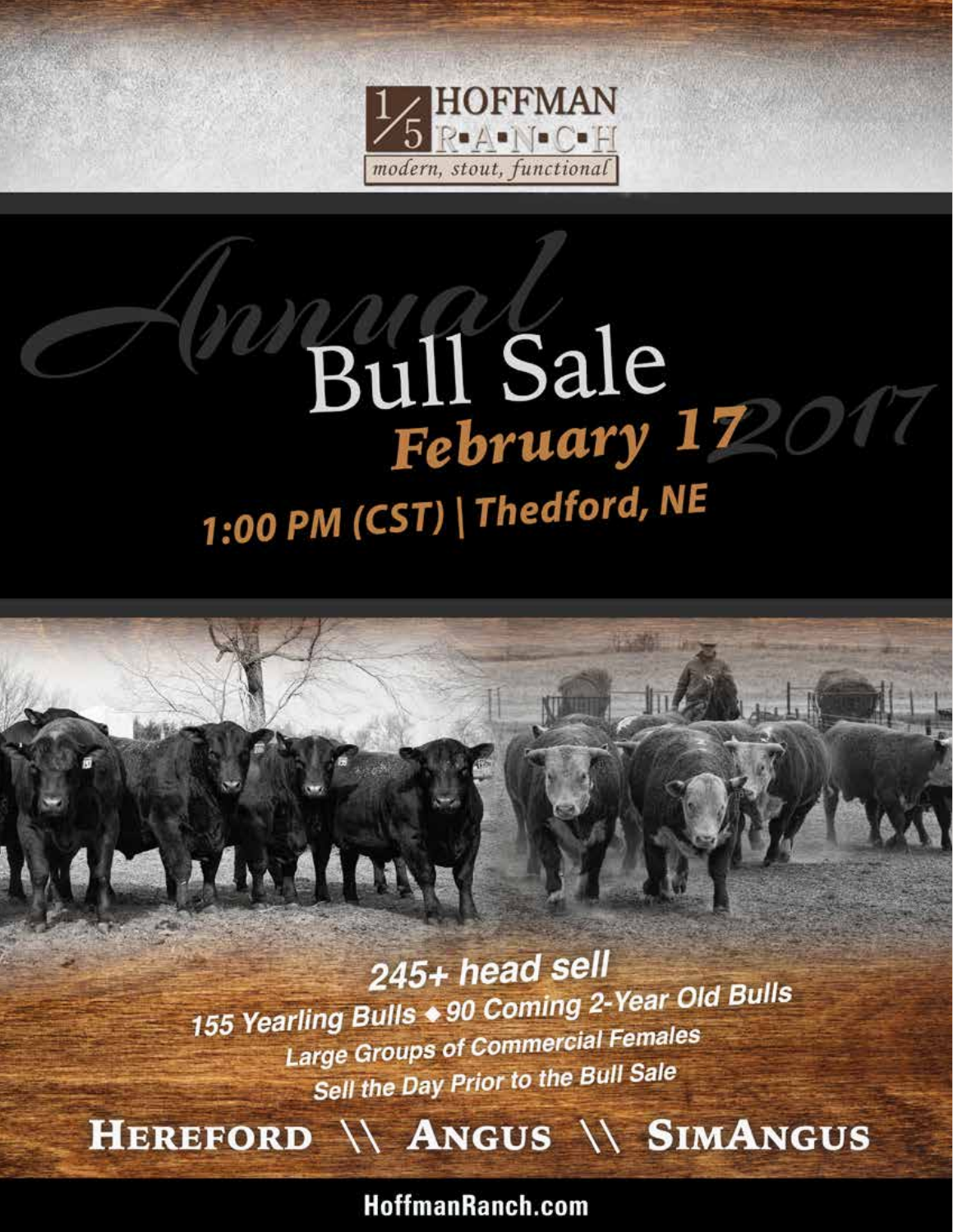| <b>CARLOAD HEREFORD BULLS</b>             | <b>COMING TWO-YEAR OLD HEREFORD BULLS</b> | YEARLING ANGUS BULLS |
|-------------------------------------------|-------------------------------------------|----------------------|
| PEN S-6                                   | PEN NE-3                                  | PEN SE-5             |
| $\mathbf 1$                               | 101                                       | 115                  |
| $\overline{2}$                            | 86                                        | 116                  |
| 19                                        | 94                                        |                      |
| 20                                        | 100                                       | 117                  |
| 39                                        | 89                                        |                      |
| 49                                        | 99                                        | 120                  |
|                                           |                                           |                      |
| 51                                        | 87                                        | 121                  |
|                                           | 92                                        | 122                  |
| $\overline{9}$                            | 98                                        |                      |
| $10\,$                                    | 90                                        | 104                  |
| 21                                        | 91                                        | 106                  |
| 44                                        | 93                                        | 105                  |
|                                           | 97                                        | 103                  |
| PEN S-7                                   | 102                                       | 144                  |
| $\overline{\mathbf{5}}$                   | 88                                        | 149                  |
| $\boldsymbol{7}$                          | 95                                        | 109                  |
|                                           |                                           |                      |
| 13                                        | 96                                        | 111                  |
| 59                                        |                                           | 147                  |
|                                           | <b>COMING TWO-YEAR OLD ANGUS BULLS</b>    | 150                  |
| <b>COMING TWO-YEAR OLD HEREFORD BULLS</b> | PEN SE-4                                  | 151                  |
| PEN NE-4                                  | 157                                       |                      |
| 66                                        | 163                                       | PEN SE-6             |
| 67                                        | 156                                       | 107                  |
|                                           | 187                                       | 108                  |
| 68                                        | 161                                       | 110                  |
| 69                                        | 158                                       |                      |
|                                           | 162                                       | 112                  |
|                                           |                                           |                      |
| 70                                        | 159                                       | 113                  |
| $71\,$                                    | 167                                       | 114                  |
|                                           | 184                                       |                      |
| 73                                        | 186                                       | 118                  |
| 74                                        | 179                                       | 119                  |
|                                           | 174                                       |                      |
| 76                                        | 168                                       | 123                  |
| 79                                        | 164                                       | 124                  |
|                                           | 154                                       | 125                  |
| 82                                        | 155                                       | 126                  |
| 83                                        | 176                                       |                      |
|                                           |                                           |                      |
|                                           | 175                                       | 128                  |
| PEN NE-1                                  |                                           | 129                  |
| 81                                        | 178                                       | 130                  |
| 75                                        | 173                                       |                      |
| ${\bf 78}$                                | 170                                       | 127                  |
| $77\,$                                    | 172                                       |                      |
| $80\,$                                    | 181                                       | 132                  |
| 84                                        | 182                                       | 133                  |
| 85                                        | 183                                       |                      |
| $72\,$                                    | 185                                       | 134                  |
|                                           | 153                                       | 135                  |
|                                           | 160                                       | 136                  |
|                                           |                                           |                      |
|                                           | 165                                       | 137                  |
|                                           | 166                                       | 138                  |
|                                           | 169                                       | 139                  |
|                                           | 171                                       |                      |
|                                           | 177                                       | 140                  |
|                                           | 180                                       | 141                  |
|                                           |                                           |                      |
|                                           |                                           | 142                  |
|                                           |                                           | 143                  |
|                                           |                                           | 145                  |
|                                           |                                           | 146                  |
|                                           |                                           |                      |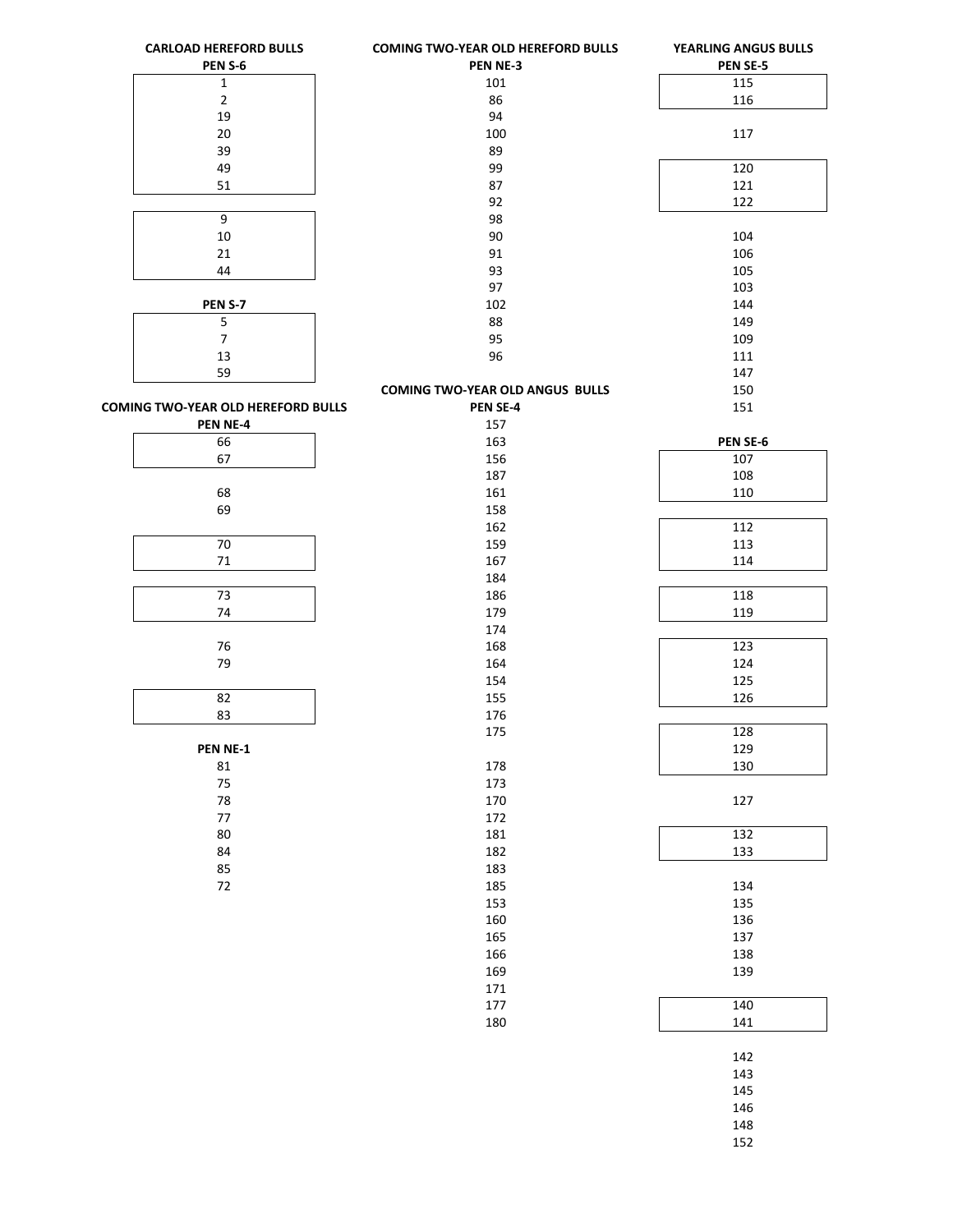| YEARLING HEREFORD BULLS | <b>COMING TWO-YEAR OLD SIMANGUS BULLS</b> |
|-------------------------|-------------------------------------------|
| PEN S-5                 | <b>PEN NE-2</b>                           |
| 11                      | 225                                       |
| 12                      | 226                                       |
| 8                       | 227                                       |
| 6                       |                                           |
|                         |                                           |
| 15                      | 229                                       |
| 18                      | 233                                       |
|                         | 234                                       |
| 16                      | 237                                       |
| 17                      | 231                                       |
|                         | 232                                       |
|                         |                                           |
| 53                      | 236                                       |
| 14                      | 228                                       |
| 3                       | 230                                       |
| PEN S-4                 | YEARLING SIMANGUS BULLS                   |
| 26                      | PEN SE-2                                  |
| 27                      | 190                                       |
|                         |                                           |
| 28                      | 201                                       |
|                         | 199                                       |
| 22                      | 204                                       |
| 25                      | 197                                       |
|                         | 212                                       |
| 23                      | 214                                       |
| 24                      | 188                                       |
|                         |                                           |
|                         | 191                                       |
| PEN S-3                 | 192                                       |
| 57                      | 195                                       |
| 58                      | 198                                       |
| 61                      | 215                                       |
| 62                      | 189                                       |
|                         |                                           |
| 60                      | 194                                       |
| 63                      | 223                                       |
| 65                      | 196                                       |
| 64                      | 221                                       |
| <b>PEN S-2</b>          | PEN SE-1                                  |
| 29                      | 200                                       |
|                         | 205                                       |
| $30\,$                  |                                           |
| 31                      | 216                                       |
| 32                      | 224                                       |
| 34                      | 217                                       |
| 35                      | 218                                       |
| 37                      |                                           |
| 36                      | 219                                       |
|                         |                                           |
| 33                      | 220                                       |
| 38                      | 222                                       |
|                         | 202                                       |
| <b>PEN S-1</b>          | 210                                       |
| 40                      | 206                                       |
| 41                      | 208                                       |
|                         |                                           |
|                         | 207                                       |
| 42                      | 211                                       |
| 43                      | 213                                       |
| 54                      | 193                                       |
| $\overline{55}$         | 209                                       |
| 56                      |                                           |
|                         |                                           |
| 50                      |                                           |
|                         |                                           |
| 52                      |                                           |
| 45                      |                                           |
|                         |                                           |
| 46<br>47                |                                           |

**THANK YOU FOR COMING!**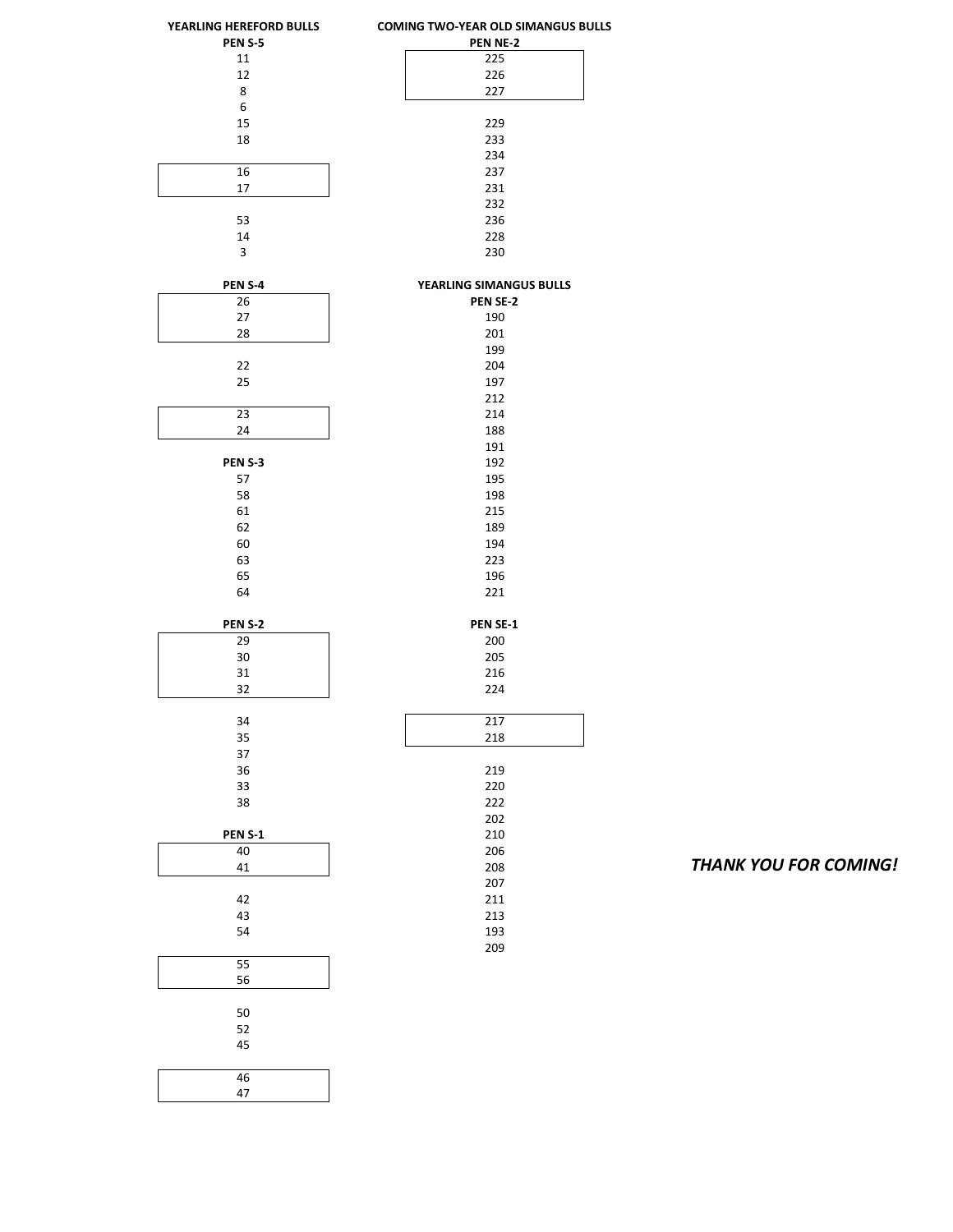## SUPPLEMENT INFORMATION

- LOT 4 OUT
- LOT 28 HORNED
- LOT 39 HORNED
- LOT 48 OUT
- LOT 63 HORNED
- LOT 131 OUT
- LOT 193 SHOULDER BRUISED. GUARUNTEED 100%
- LOT 203 OUT
- LOT 235 OUT
	- All announcements made from the auction block take precedence over supplement sheet and catalog.
	- Bulls will be brought into the sale ring as a group if there is a box around those specific numbers. Choice will be sold on that group, where the winning bidder then has the right to choose which lots he/she wants or sweep the ring at the winning bid X the number of bulls in the ring. Then the bulls remaining in the ring will be sold.



| <b>NE-1</b>      | $NE-2$                |
|------------------|-----------------------|
| COMING-2-YR-OLD  | COMING-2-YR-OLD       |
| <b>HEREFORDS</b> | <b>SIMANGUS BULLS</b> |
| <b>NE-4</b>      | $NE-3$                |
| COMING-2-YR-OLD  | COMING-2-YR-OLD       |
| <b>HEREFORDS</b> | <b>HEREFORDS</b>      |

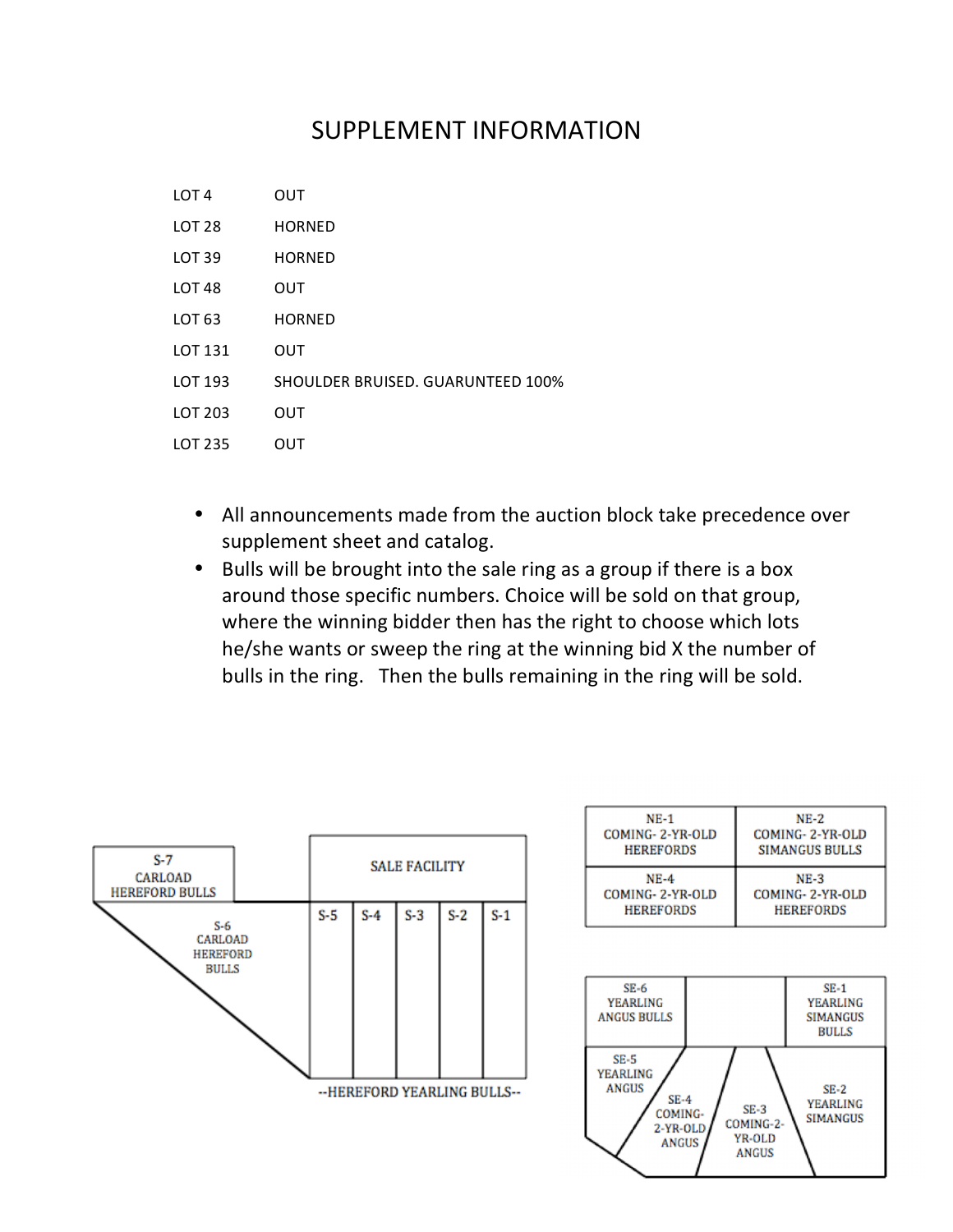| <b>2017 BULL SALE INFORMATION</b> |                |               |                |                 |
|-----------------------------------|----------------|---------------|----------------|-----------------|
| LOT#                              | <b>SCROTAL</b> | <b>WEIGHT</b> | PEN#           | <b>COMMENTS</b> |
| 1                                 | 36             | 1195          | $S-6$          |                 |
| $\overline{2}$                    | 35             | 1220          | $S-6$          |                 |
| 3                                 | 38             | 1080          | $S-5$          |                 |
| 4                                 | OUT            | <b>OUT</b>    | OUT            |                 |
| 5                                 | 36             | 1190          | $S-7$          |                 |
| 6                                 | 35             | 1120          | $S-5$          |                 |
| $\overline{7}$                    | 35.5           | 1120          | $S-7$          |                 |
| 8                                 | 36.5           | 1140          | $S-5$          |                 |
| 9                                 | 36             | 1165          | $S-6$          |                 |
| 10                                | 36.5           | 1125          | $S-6$          |                 |
| 11                                | 35             | 1110          | $S-5$          |                 |
| 12                                | 38             | 1270          | $S-5$          |                 |
| 13                                | 37             | 1285          | $S-7$          |                 |
| 14                                | 40             | 1100          | $S-5$          |                 |
| 15                                | 35             | 1205          | $S-5$          |                 |
| 16                                | 34             | 1120          | $S-5$          |                 |
| 17                                | 38             | 1100          | $S-5$          |                 |
| 18                                | 36.5           | 1170          | $S-5$          |                 |
| 19                                | 37             | 1160          | $S-6$          |                 |
| 20                                | 38.5           | 1250          | $S-6$          |                 |
| 21                                | 39             | 1225          | $S-6$          |                 |
| 22                                | 40             | 1140          | $S-4$          |                 |
| 23                                | 35             | 1270          | $S-4$          |                 |
| 24                                | 37             | 1155          | $S-4$          |                 |
| 25                                | 35             | 1140          | $S-4$          |                 |
| 26                                | 38             | 1350          | $S-4$          |                 |
| 27                                | 36             | 1170          | $S-4$          |                 |
| 28                                | 38             | 1180          | $S-4$          |                 |
| 29                                | 34.5           | 1290          | $S-2$          |                 |
| 30                                | 39             | 1320          | $S-2$          |                 |
| 31                                | 37             | 1180          | $S-2$          |                 |
| 32                                | 35             | 1100          | $S-2$          |                 |
| 33                                | 39             | 1050          | $S-2$          |                 |
| 34                                | 42             | 1110          | $S-2$          |                 |
| 35                                | 40             | 1170          | $S-2$          |                 |
| 36                                | 34             | 1060          | $S-2$          |                 |
| 37                                | 36             | 1160          | $S-2$          |                 |
| 38                                | 39             | 1110          | $S-2$          |                 |
| 39                                | 37             | 1190          | $S-6$          |                 |
| 40                                | 42             | 1140          | $S-1$          |                 |
| 41                                | 41             | 1275          | $S-1$          |                 |
| 42                                | 34             | 1310          | $S-1$          |                 |
| 43<br>44                          | 34.5<br>38     | 1155<br>1225  | $S-1$<br>$S-6$ |                 |
| 45                                | 36.5           | 1240          | $S-1$          |                 |
| 46                                | 38             | 1070          | $S-1$          |                 |
|                                   |                |               |                |                 |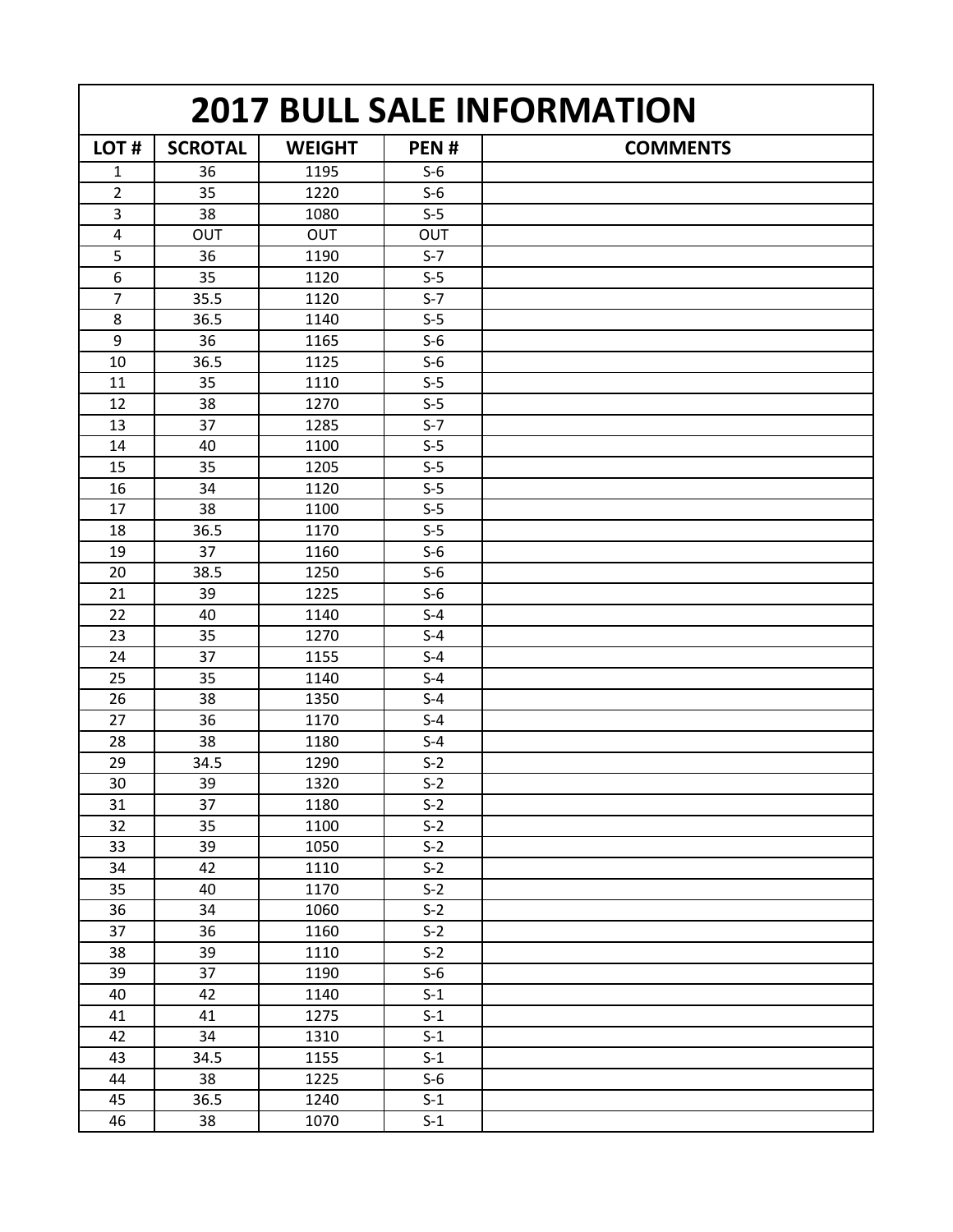| 47 | 36   | 1100 | $S-1$  |  |
|----|------|------|--------|--|
| 48 | 38   | 1040 | $S-1$  |  |
| 49 | 37   | 1240 | $S-6$  |  |
| 50 | 36   | 1220 | $S-1$  |  |
| 51 | 37   | 1115 | $S-6$  |  |
| 52 | 34   | 1100 | $S-1$  |  |
| 53 | 39   | 1330 | $S-5$  |  |
| 54 | 39   | 1360 | $S-1$  |  |
| 55 | 38   | 1090 | $S-1$  |  |
| 56 | 35   | 1110 | $S-1$  |  |
| 57 | 42   | 1395 | $S-3$  |  |
| 58 | 35.5 | 1220 | $S-3$  |  |
| 59 | 39   | 1130 | $S-7$  |  |
| 60 | 37   | 1260 | $S-3$  |  |
| 61 | 40   | 1320 | $S-3$  |  |
| 62 | 38   | 1160 | $S-3$  |  |
| 63 | 42   | 1280 | $S-3$  |  |
| 64 | 41   | 1210 | $S-3$  |  |
| 65 | 39   | 1345 | $S-3$  |  |
| 66 | 43   | 1560 | $NE-4$ |  |
| 67 | 44   | 1620 | $NE-4$ |  |
| 68 | 42   | 1500 | $NE-4$ |  |
| 69 | 42   | 1530 | $NE-4$ |  |
| 70 | 40   | 1600 | $NE-4$ |  |
| 71 | 43   | 1550 | $NE-1$ |  |
| 72 | 39   | 1450 | $NE-1$ |  |
| 73 | 40   | 1575 | $NE-4$ |  |
| 74 | 42   | 1490 | $NE-4$ |  |
| 75 | 43   | 1610 | $NE-1$ |  |
| 76 | 41   | 1500 | $NE-4$ |  |
| 77 | 40   | 1400 | $NE-1$ |  |
| 78 | 42   | 1575 | $NE-1$ |  |
| 79 | 39   | 1650 | $NE-4$ |  |
| 80 | 42   | 1670 | $NE-1$ |  |
| 81 | 43   | 1760 | $NE-1$ |  |
| 82 | 38   | 1655 | $NE-4$ |  |
| 83 | 38   | 1520 | $NE-4$ |  |
| 84 | 43   | 1580 | $NE-1$ |  |
| 85 | 42.5 | 1780 | $NE-1$ |  |
| 86 | 43   | 1855 | $NE-3$ |  |
| 87 | 44   | 1970 | $NE-3$ |  |
| 88 | 47.5 | 2045 | $NE-3$ |  |
| 89 | 44   | 2050 | $NE-3$ |  |
| 90 | 43   | 1840 | $NE-3$ |  |
| 91 | 48   | 2130 | $NE-3$ |  |
| 92 | 42.5 | 1670 | $NE-3$ |  |
| 93 | 47   | 1920 | $NE-3$ |  |
| 94 | 43   | 1750 | $NE-3$ |  |
| 95 | 44   | 1650 | $NE-3$ |  |
| 96 | 41   | 1720 | $NE-3$ |  |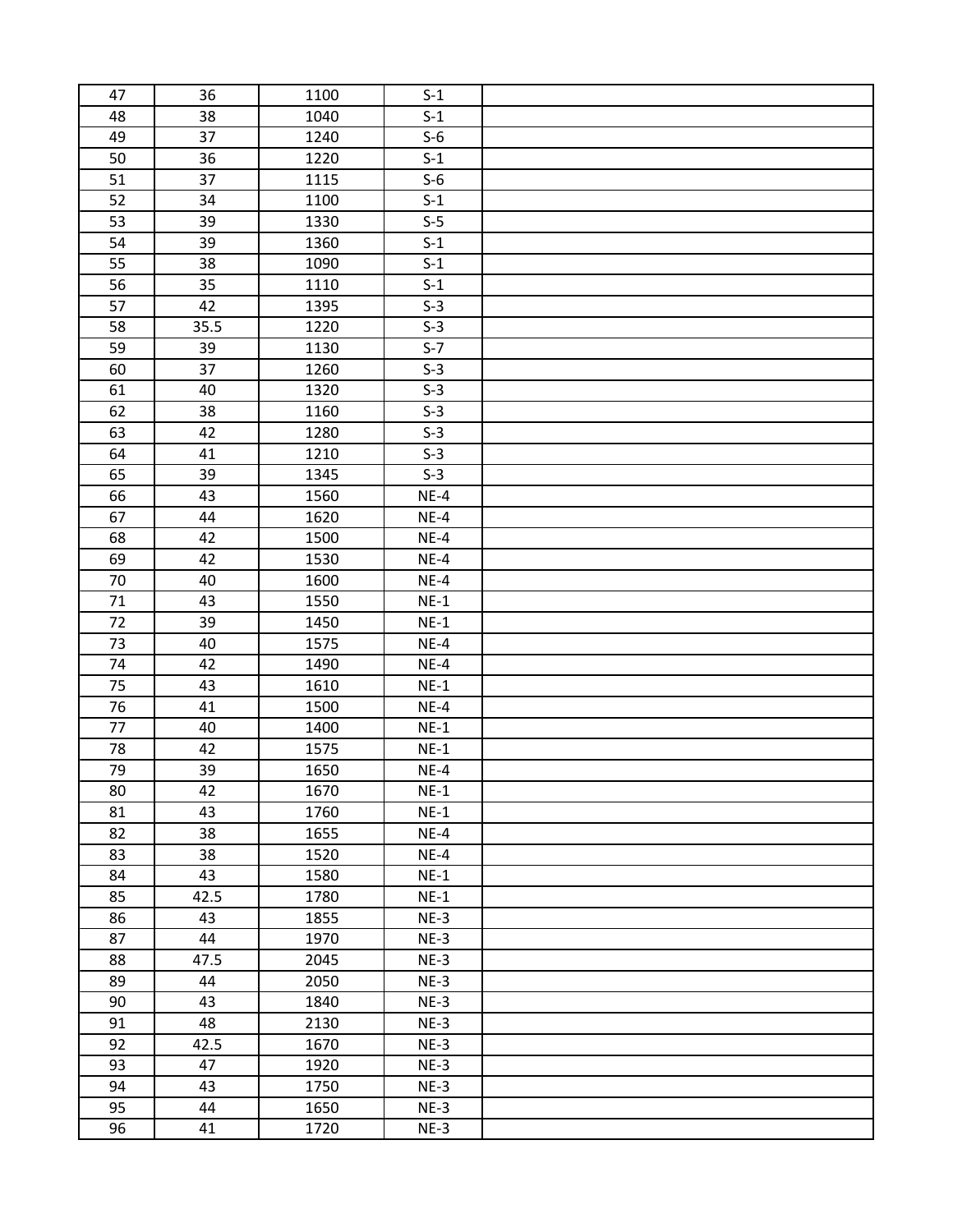| 97         | 47         | 1780         | $NE-3$           |  |
|------------|------------|--------------|------------------|--|
| 98         | 43         | 1960         | $NE-3$           |  |
| 99         | 46.5       | 1885         | $NE-3$           |  |
| 100        | 44         | 1835         | $NE-3$           |  |
| 101        | 44         | 1480         | $NE-3$           |  |
| 102        | 47.5       | 1787         | $NE-3$           |  |
| 103        | 43         | 1295         | $SE-5$           |  |
| 104        | 40         | 1290         | $SE-5$           |  |
| 105        | 38         | 1390         | $SE-5$           |  |
| 106        | 36         | 1390         | $SE-5$           |  |
| 107        | 39.5       | 1290         | $SE-6$           |  |
| 108        | 41         | 1200         | $SE-6$           |  |
| 109        | 39         | 1300         | $SE-5$           |  |
| 110        | 42         | 1180         | $SE-6$           |  |
| 111        | 38         | 1250         | $SE-5$           |  |
| 112        | 36         | 1230         | $SE-6$           |  |
| 113        | 38         | 1290         | $SE-6$           |  |
| 114        | 39         | 1125         | $SE-6$           |  |
| 115        | 40         | 1370         | $SE-5$           |  |
| 116        | 40         | 1460         | $SE-5$           |  |
| 117        | 42         | 1380         | $SE-5$           |  |
| 118        | 35         | 1230         | $SE-6$           |  |
| 119        | 38         | 1300         | $SE-6$           |  |
| 120        | 36.5       | 1200         | $SE-5$           |  |
| 121        | 39         | 1260         | $SE-5$           |  |
| 122        | 38.5       | 1245         | $SE-5$           |  |
| 123        | 39         | 1095         | $SE-6$           |  |
| 124        | 38         | 1110         | $SE-6$           |  |
| 125        | 36         | 1160         | $SE-6$           |  |
| 126        | 37         | 1170         | $SE-6$           |  |
| 127        | 38         | 1040         | $SE-6$           |  |
| 128        | 40         | 1220         | $SE-6$           |  |
| 129        | 39         | 1190         | $SE-6$           |  |
| 130        | 38         | 1160         | $SE-6$           |  |
| 131        | <b>OUT</b> | OUT          | <b>OUT</b>       |  |
| 132        | 35         | 1230         | $SE-6$           |  |
| 133        | 37         | 1270         | $SE-6$           |  |
| 134        | 38         | 1190         | $SE-6$           |  |
| 135        | 36         | 1180         | $SE-6$           |  |
| 136        | 36         | 1090         | $SE-6$           |  |
| 137        | 40         | 1170         | $SE-6$           |  |
| 138        | 41         | 1235         | $SE-6$           |  |
| 139        | 37         | 1180         | $SE-6$           |  |
| 140        | 31.5       | 1140         | $SE-6$           |  |
| 141        | 34.5       | 1060         | $SE-6$           |  |
| 142        | 41         | 1090         | $SE-6$           |  |
| 143        | 39.5       | 1150         | $SE-6$           |  |
|            |            |              |                  |  |
| 144        | 40         | 1430         | $SE-5$           |  |
| 145<br>146 | 36<br>37   | 1175<br>1190 | $SE-6$<br>$SE-6$ |  |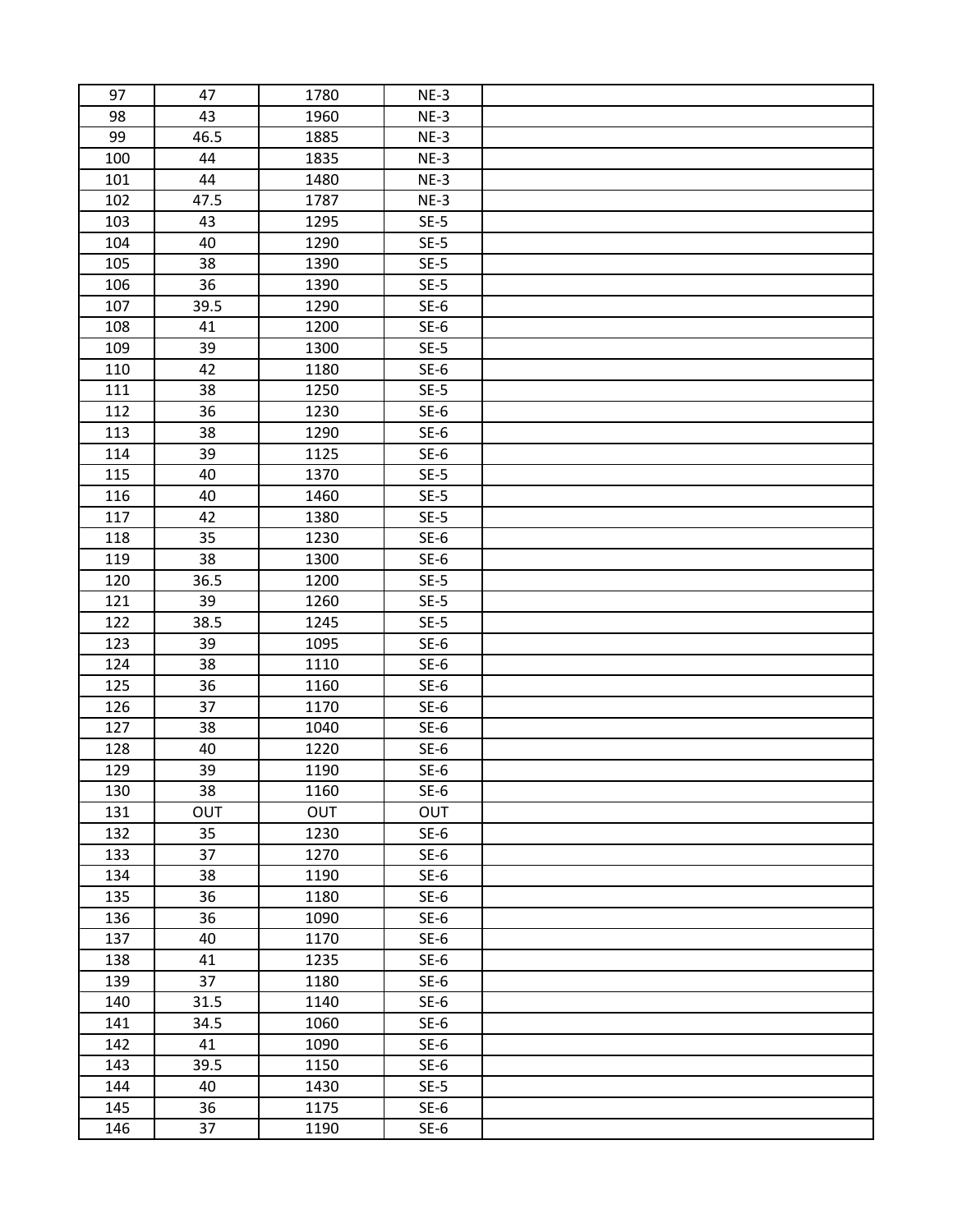| 147        | 39       | 1435         | $SE-5$           |  |
|------------|----------|--------------|------------------|--|
| 148        | 32       | 980          | $SE-6$           |  |
| 149        | 39       | 1460         | $SE-5$           |  |
| 150        | 36.5     | 1350         | $SE-5$           |  |
| 151        | 37       | 1290         | $SE-5$           |  |
| 152        | 39       | 1240         | $SE-6$           |  |
| 153        | 43.5     | 1725         | $SE-3$           |  |
| 154        | 43.5     | 1890         | $SE-4$           |  |
| 155        | 44       | 1840         | $SE-4$           |  |
| 156        | 43       | 1780         | $SE-4$           |  |
| 157        | 42       | 1800         | $SE-4$           |  |
| 158        | 42.5     | 1610         | $SE-4$           |  |
| 159        | 40       | 1800         | $SE-4$           |  |
| 160        | 41       | 1700         | $SE-3$           |  |
| 161        | 40       | 1640         | $SE-4$           |  |
| 162        | 43       | 1770         | $SE-4$           |  |
| 163        | 43       | 1725         | $SE-4$           |  |
| 164        | 43.5     | 1850         | $SE-4$           |  |
| 165        | 42       | 1625         | $SE-3$           |  |
| 166        | 44       | 1870         | $SE-3$           |  |
| 167        | 46       | 1850         | $SE-4$           |  |
| 168        | 40       | 1660         | $SE-4$           |  |
| 169        | 43       | 1600         | $SE-3$           |  |
| 170        | 39       | 1550         | $SE-3$           |  |
| 171        | 42       | 1780         | $SE-3$           |  |
| 172        | 44       | 1795         | $SE-3$           |  |
| 173        | 42       | 1664         | $SE-3$           |  |
| 174        | 43       | 2040         | $SE-4$           |  |
| 175        | 43       | 1785         | $SE-4$           |  |
| 176        | 43       | 1970         | $SE-4$           |  |
| 177        | 42.5     | 1640         | $SE-3$           |  |
| 178        |          |              |                  |  |
| 179        | 45       | 1920         | $SE-3$           |  |
|            | 39       | 1805         | $SE-4$           |  |
| 180        | 43       | 1420         | $SE-3$           |  |
| 181        | 41       | 1695         | $SE-3$           |  |
| 182        | 42       | 1500         | $SE-3$           |  |
| 183        | 42.5     | 1870         | $SE-3$           |  |
| 184        | 40       | 1910         | $SE-4$           |  |
| 185        | 40       | 1600         | $SE-3$           |  |
| 186        | 43       | 1680         | $SE-4$           |  |
| 187        | 43       | 1800         | $SE-4$           |  |
| 188        | 40       | 1390         | $SE-2$           |  |
| 189        | 37       | 1310         | $SE-2$           |  |
| 190        | 43       | 1450         | $SE-2$           |  |
| 191        | 38       | 1390         | $SE-2$           |  |
| 192        | 39       | 1530         | $SE-2$           |  |
| 193        | 42       | 1350         | $SE-1$           |  |
| 194        | 43       | 1340         | $SE-2$           |  |
| 195<br>196 | 43<br>43 | 1420<br>1360 | $SE-2$<br>$SE-2$ |  |